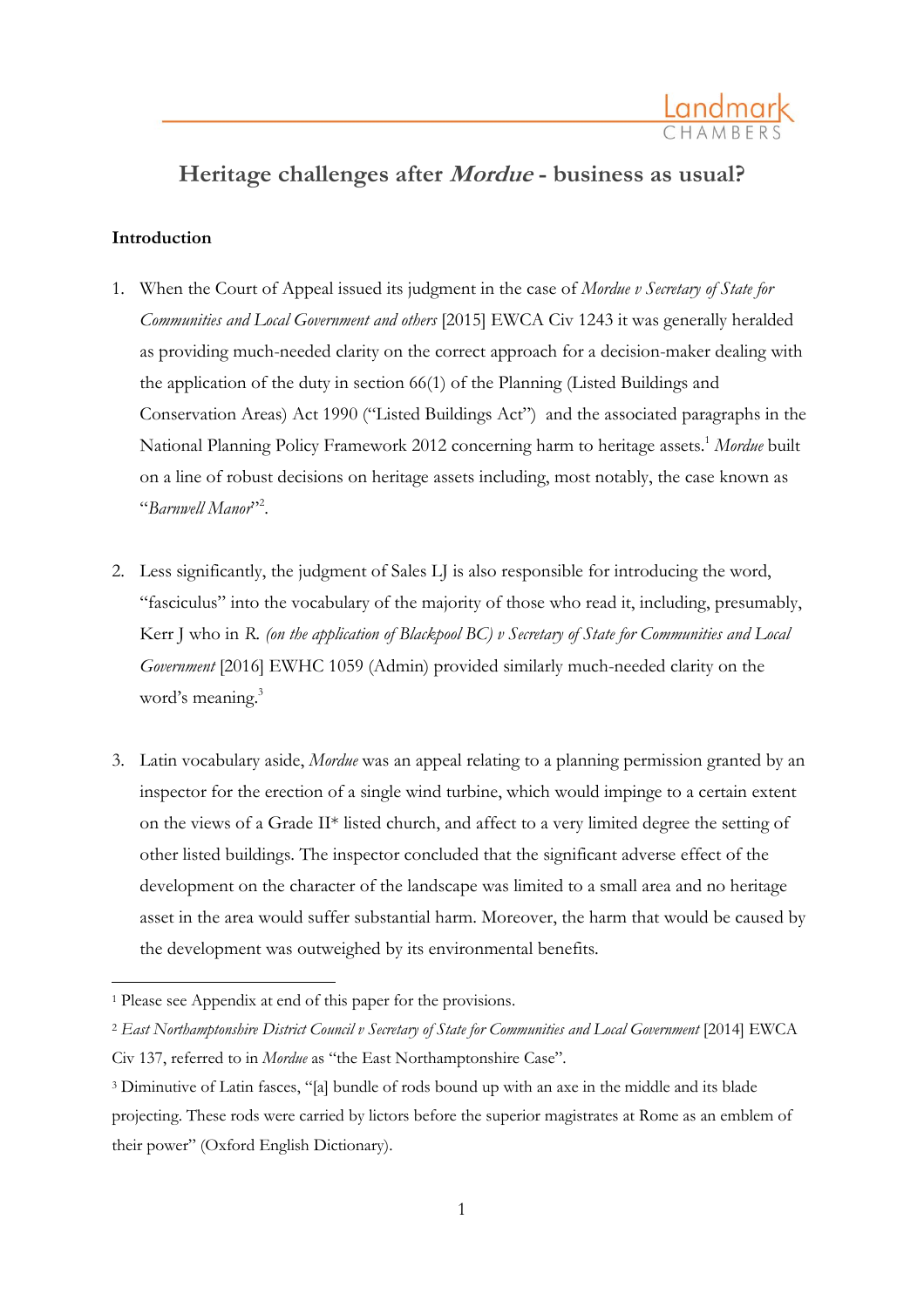

4. Declining to quash the decision, the key conclusion of Sales LJ was that:

**Paragraph 134 of the NPPF appears as part of <sup>a</sup> fasciculus of paragraphs, set out above, which lay down an approach which corresponds with the duty in section 66(1). Generally, <sup>a</sup> decision-maker who works through those paragraphs in accordance with their terms will have complied with the section 66(1) duty. When an expert planning inspector refers to <sup>a</sup> paragraph within that grouping of provisions (as the Inspector referred to paragraph 134 of the NPPF in the Decision Letter in this case) then – absent some positive contrary indication in other parts of the text of his reasons - the appropriate inference is that he has taken properly into account all those provisions, not that he has forgotten about all the other paragraphs apart from the specific one he has mentioned. Working through these paragraphs, <sup>a</sup> decision-maker who had properly directed himself by reference to them would indeed have arrived at the conclusion that the case fell within paragraph 134, as the Inspector did. 4**

- 5. Rather than asserting a change in the law from the position established in *Barnwell Manor*, Sales LJ distinguished the case at hand. Unlike the former, it was not one where there were positive indications that the decision-maker had failed to comply with the duty under section 66(1) of the Listed Buildings Act. In those cases, such indications would have had to have been dispelled by a countervailing positive reference to the relevant duty in the reasons themselves in order to avoid the conclusion that the decision-maker had erred as a matter of substance in the test being applied.
- 6. Laying to rest any confusion generated by *Barnwell Manor*, he stated that the familiar basic principles from the key cases on reasons, *Save Britain's Heritage* and *South Bucks DC v Porter (No. 2),* applied to decisions on section 66(1)/heritage cases in the same way as to any other decision; in effect, it was "business as usual" for heritage decisions.

 $\overline{a}$ 

<sup>4</sup> [28]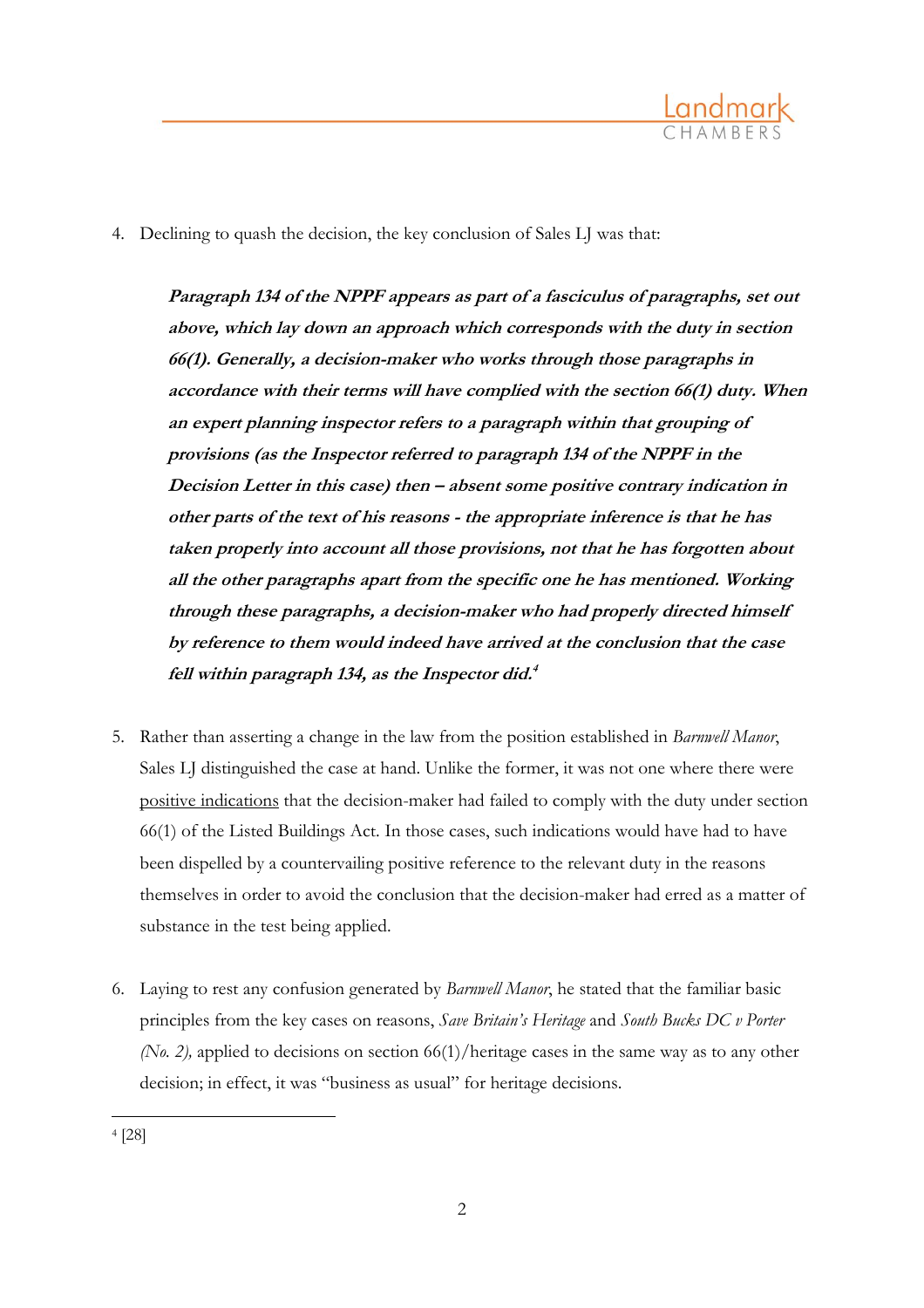7. What follows is an analysis of the key high court challenges concerning harm to heritage assets that have followed *Mordue.*

#### **Heritage challenges after Mordue**

#### *Forest of Dean*

8. Shortly after *Mordue* came the important decision of Coulson J *in Forest of Dean DC v Secretary of State for Communities and Local Government* [2016] EWHC 2429 (Admin). This case concerned the interaction between paragraphs 14 and 134 of the NPPF, the central issue being whether paragraph 134 of the NPPF was a specific policy indicating that development should be restricted for the purposes of disapplying the presumption in favour of sustainable development in paragraph 14. Given that the case of *Mordue* is not directly relevant to *Forest of Dean* (indeed it was not cited in the judgment), for a more in depth analysis of its significance in the context of paragraph 14 of the NPPF, please refer to the paper of Alistair Mills, "NPPF Case Law Update: NPPF Decision-Making, 'Sustainable Development"', the Green Belt".

### *Lensbury*

- 9. The first high court challenge citing *Mordue* was *R. (on the application of Lensbury Ltd) v Richmond Upon Thames LBC* [2016] EWHC 980 (Admin); [2016] Env. L.R. 29. It concerned two challenges to the grant of planning permission by Richmond Council to Teddington and Ham Hydro Co-operative Ltd for a 3-turbine electricity generation facility at Teddington Weir. The claimant was the leasehold owner of land and buildings in the vicinity of the site, upon which it operated a leisure club-cum-hotel. The Claimant's land and the site of the proposed development fell into the Teddington Lock Conservation Area and were within the setting of a number of statutory listed buildings.
- 10. The Council's Planning Committee Report concluded that: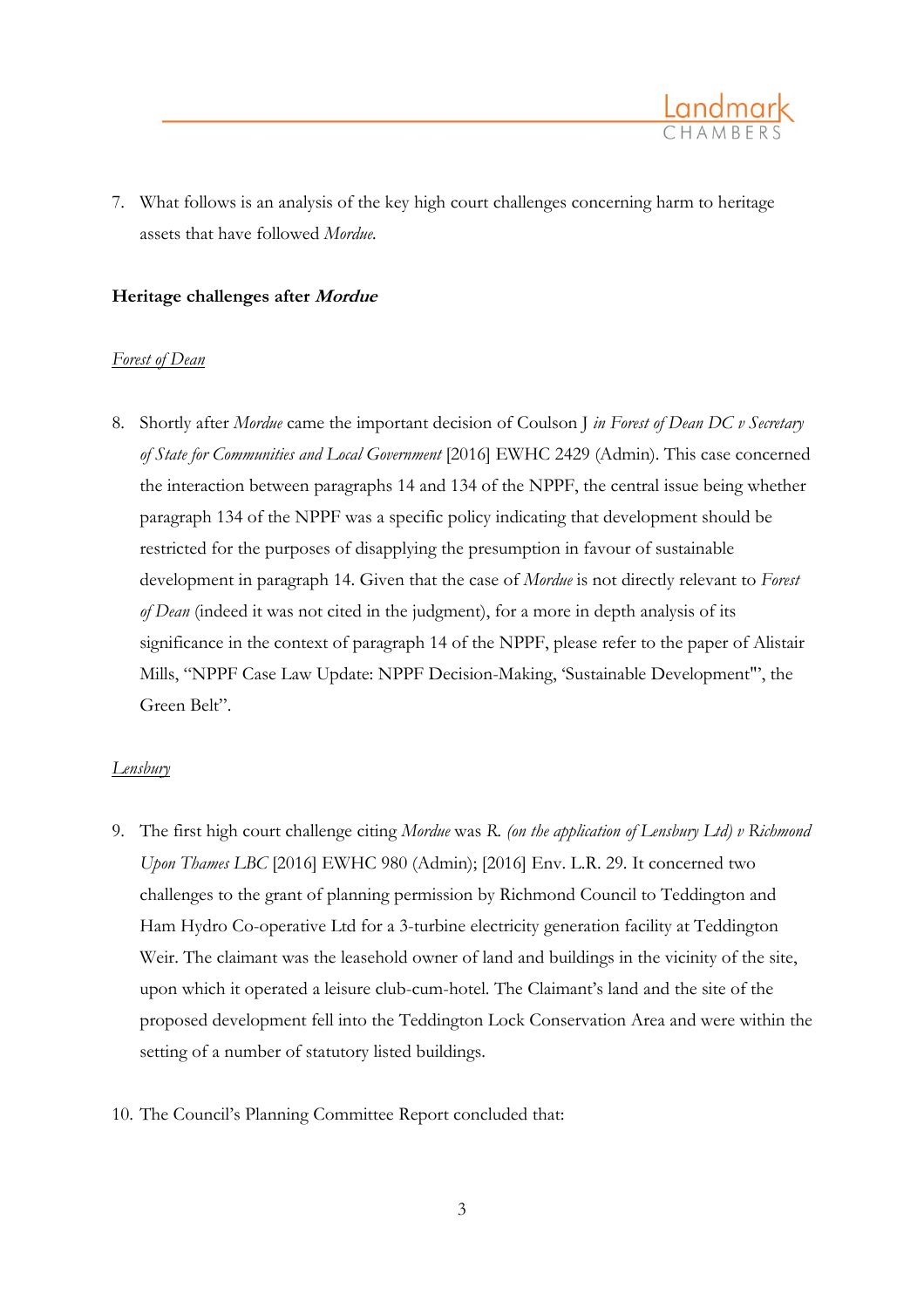

**47. …it is not considered that the visual impact [of the development] is generally negative… As <sup>a</sup> consequence it is not considered to compromise heritage assets, registered or otherwise, within their immediate or wider context, as has been suggested or the objectives set out in the Thames Landscape Strategy.**

**48. The need for an acceptable exposition of balancing benefits in order to balance such highly adverse impact would only arise if the premise that there was such <sup>a</sup> highly adverse impact was accepted. The proposal is seen as acceptable in its own right and not dependent on <sup>a</sup> required level of "green" measures or alternative benefits.**

- 11. The Claimant sought to challenge the grant on the basis that there had been an unlawful failure to consider the impacts of the proposed development on heritage assets. The Claimant submitted that the Council's planning officers did not assess the significance of any heritage assets affected. Further, they gave no "special attention", or even any consideration, to whether the development preserved or enhanced the character or appearance of the area (section 72 Listed Buildings Act) or preserved the footbridge or its setting (section 66 Listed Buildings Act).
- 12. Supperstone J gave these arguments short thrift, agreeing with the Council that on a fair reading of paragraph 47 of the report, the officers were saying that in their judgment there would be <u>no harmful impact</u> on the conservation area or the listed footbridge. That being so there was no need for an exposition of balancing benefits. This assessment, of the relationship of the proposal with the adjoining heritage assets, was a planning judgment for the Council to make. The reasons given by the Council were comprehensible and sufficient.
- 13. Arguably *Lensbury* is a good example of how *Mordue* may have turned the tide in challenges based on heritage issues and paved the way for a more flexible approach for decision-makers. Crucially, Supperstone J agreed that the Council had made a finding that there was *no* harmful impact on heritage assets. Nonetheless the Officer's Report neglected to expressly mention the relevant paragraphs in the NPPF or the duties under the Listed Buildings Act. It loosely referenced the language of the relevant tests in the NPPF but by no means methodically worked through them or made it clear that it was acting in a way consistent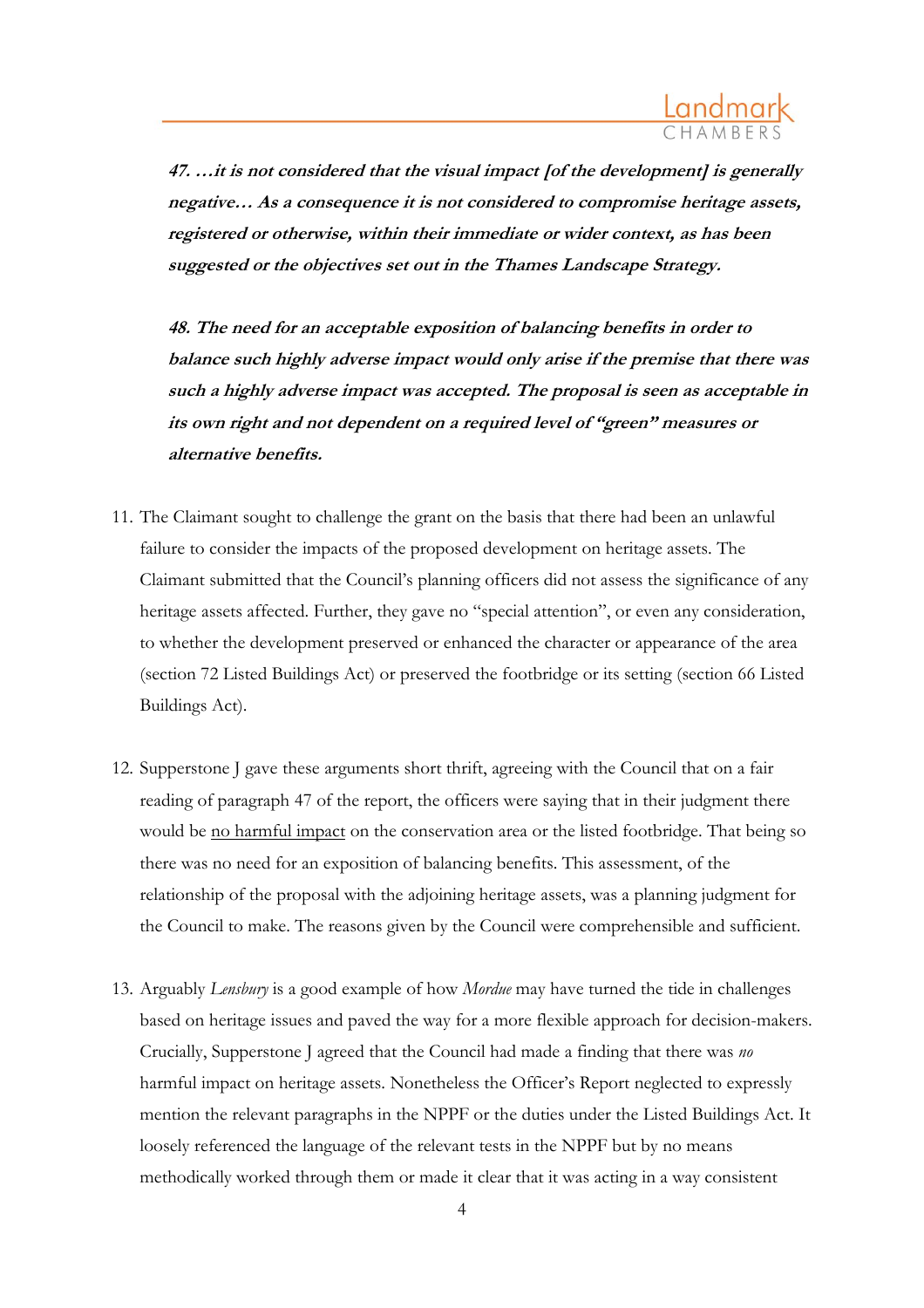

with its statutory duties with regards to heritage assets. For Supperstone J, however, this reasoning was sufficient. It should be noted that this decision has been to the Court of Appeal, although permission was not given on the heritage point.

#### *Whitby*

- *14. Whitby v Secretary of State for Transport* [2016] EWCA Civ 444; [2016] J.P.L. 980 was a challenge to the construction of the Ordsall Chord: an elevated chord railway running from Manchester to Salford. The Court of Appeal was required to consider the meaning and effect of paragraphs 132 and 133 of the NPPF in the context of the development harming the significance of a designated heritage asset and the decision-maker's approach to a suggestive alternative alignment.
- 15. It was common ground between the parties that the railway would cause substantial harm to several listed buildings, to the settings of others, and to the character and appearance of the Castlefield Conservation Area. The centerpiece of the Claimant's objection was "Option 15", a potential alternative to the proposed development whereby the new chord would branch off, largely avoiding harm to listed buildings, their settings, and the conservation area, but would run through a large vacant site called "Middlewood Locks". Middlewood Locks was identified in the Salford Unitary Development Plan as a "key opportunity" for comprehensive commercial and residential redevelopment, which was seen by Salford City Council as vital to the successful regeneration of central Salford.
- 16. At the time of the Secretary of State's decisions, guidance associated with the superseded Planning Policy Statement 5 ("PPS5"), "Planning for the Historic Environment", remained extant. It was very similar in substance to polices in the NPPF and required:

**Where substantial harm to, or total loss of, the asset's significance is proposed <sup>a</sup> case can be made on the grounds that it is necessary to allow <sup>a</sup> proposal that offers substantial public benefits. For the loss to be necessary there will be no other reasonable means of delivering similar public benefits, for example through different design or development of an appropriate alternative site.**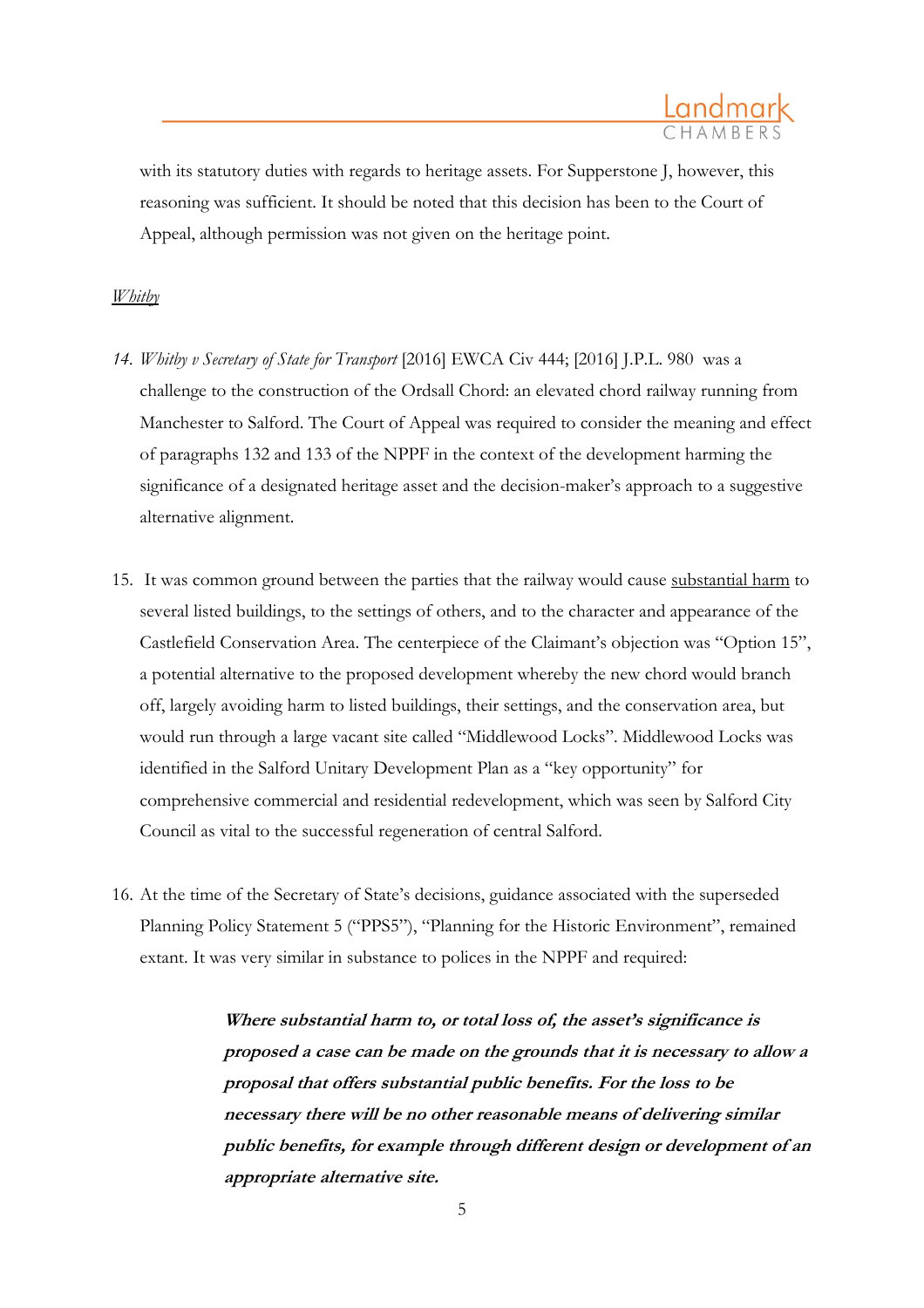

17. In finding that there was no error in the decision, the Court of Appeal judgment constituted a straightforward application of *Mordue*. Lindblom LJ concluded at [53] that:

> **The inspector adhered to the approach confirmed y the Court of Appeal in Barnwell Manor, subsequently reaffirmed in Mordue, and to the relevant policy and guidance. He identified the two strands to the test in paragraph 133 of the NPPF, namely necessity and the question of whether substantial public benefits outweigh the harm to the heritage assets. He applied both strands properly, and in <sup>a</sup> clearly reasoned conclusion… he found the harm to regeneration associated with Option 15 sufficient to exclude that alternative as <sup>a</sup> "reasonable means" of delivering the public benefits of an Ordsall Chord and as an "appropriate alternative site". Inherent in this conclusion is that the harm to regeneration associated with Option 15 was, in his view, decisively greater than the harm to heritage assets of the highest significance associated with the order scheme.**

- 18. *Whitby* is perhaps more useful for its exploration of the correct approach for a decisionmaker when dealing with alternatives in the context of paragraphs 132 and 133 of the NPPF. Moreover, Lindblom J at [48] identified five aspects of the approach of the inspector, all of which he found to be "impeccable" , which it may be worth decision-makers bearing in mind:
	- a) The inspector's conclusions that the judgment to be made was "not merely a comparison of the heritage impacts of the two alternatives" and that "it does not necessarily follow that substantial harm to heritage assets on an application site should necessarily justify substantial harm to other interests on an alternative site";
	- b) His conclusion that "[the] test is one of reasonableness" a reference to the relevant PPS5 guidance;
	- c) The fact that the inspector directed himself to the relevant parts of paragraph 132 and 133 of the NPPF;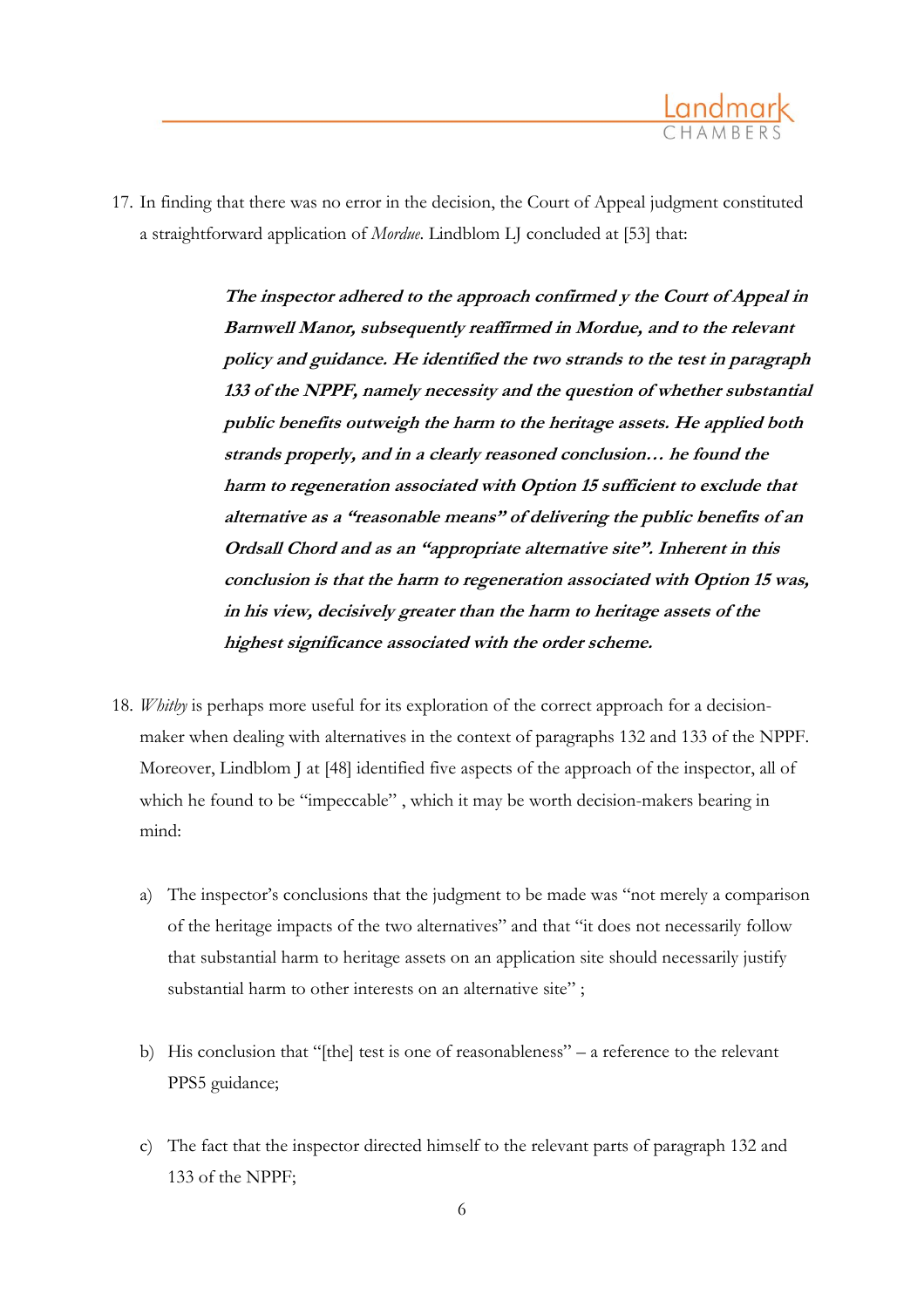

- d) His quoting of *Barnwell Manor* where Sullivan LJ referred to the section 66(1) duty applying "with particular force if harm would be caused to the setting of a Grade I listed building, a designated heritage asset of the highest significance"; and
- e) His assessment that "an exceptional degree of justification" was not a test to be found in the NPPF or the PPS5 Practice Guide.

### *Blackpool*

- 19. The case of *Blackpool Borough Council v Secretary of State for Communities and Local Government* [2016] EWHC 1059 (Admin) was another challenge concerning harm to a heritage asset. It was about the future use of a synagogue in Blackpool, a Grade II listed heritage asset of historic and architectural significance, which was not being used for Jewish worship. Blackpool Council sought to quash the decision of an inspector giving permission and listed building consent to modify the building and add five self-contained flats at the back of it. It was common ground that the proposals entailed some harm to the historic and architectural features of the synagogue, including some stained glass windows. Moreover, the parties appeared to be in agreement that the harm to the heritage asset was less than substantial, yet more than *de minimis*. Accordingly, paragraph 134 of the NPPF applied (the test was one of weighing harm against any public benefits to be gained from the project, including securing the optimum viable use).
- 20. Kerr J at [40] identified the key issue in the case as:

**…whether, on <sup>a</sup> fair reading of the decision and the language used in it, the cumulative force of those points is sufficient to persuade the court that the inspector must have fallen into the error of giving less than "considerable importance and weight" to the finding of harm to the synagogue and its features of special architectural and historic interest (in Glidewell LJ's words in the Bath Society case) [in accordance with the section 66 duty] or that he gave less than "great weight" to the conservation of the synagogue (in the words of paragraph 132 of the NPPF).**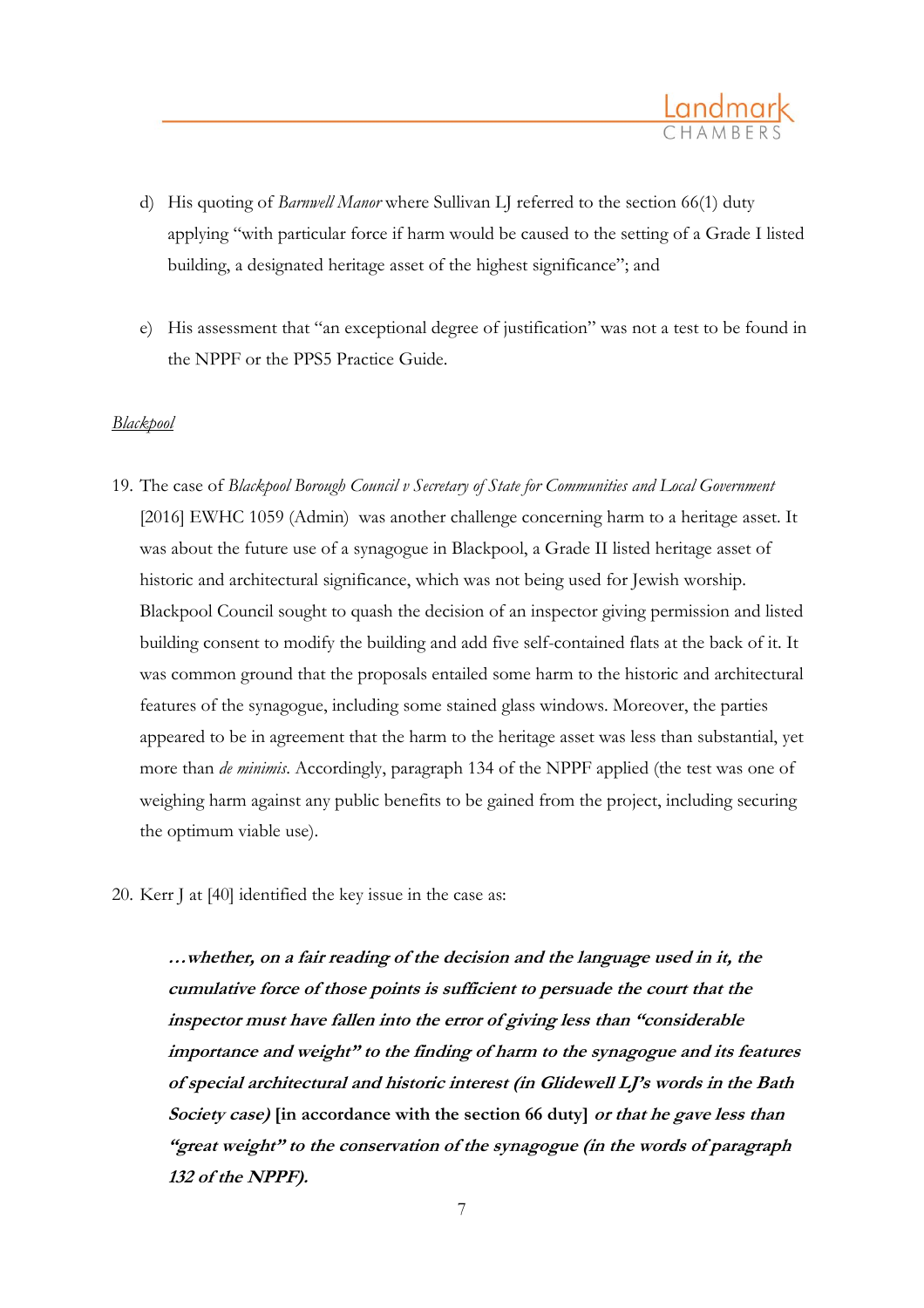

- 21. Kerr J quashed the inspector's decision. Even though, correctly, the inspector carried out the paragraph 134 NPPF balancing exercise, weighing harm he had found against the public benefits he judged the development would deliver, he fell into error by regarding the harm to the significance of the synagogue as relatively slight. Because in his judgment it was relatively slight, he decided that the weight to be given to that harm should also be relatively slight. This was clearly wrong as he should still have given "considerable importance and weight" to the preservation of the synagogue. The inspector had even mischaracterized aspects of the development that would undoubtedly harm a heritage asset, such as the reduction in the synagogue hall's floor space, as *beneficial* to the significance of the building rather than detrimental.
- 22. *Blackpool* should serve as a cautionary tale to decision-makers who ignore the Court of Appeal's advice in *Mordue*. Nowhere in his decision had the inspector made any reference to the relevant paragraphs in the NPPF. Even though, of course, an inspector is not obliged to refer to it by name, decision-makers are best advised to work through the paragraphs in the NPPF methodically to ensure that they are complying with their relevant duties under the Listed Buildings Act and giving appropriate weight to the desirability of avoiding harm to heritage assets in their decisions.

#### *Irving*

- 23. The next significant challenge concerning heritage issues was that of *Felicity Irving v Mid-Sussex District Council* [2016] EWHC 1529 (Admin). The Claimant, Mrs Irving, challenged the grant by Mid-Sussex District Council of planning permission to erect a new detached house on land, the northern part of which lay within the Cuckfield Conservation Area. There were also significant views across the site. Mrs Irving argued that the Council's approach to harm to the conservation area was flawed and that it had not complied with its section 72 duty, nor applied the heritage paragraphs in the NPPF properly.
- 24. The point of contention arose from the fact that the Council's officer's report found that there would be a harmful effect on the character and appearance of the Conservation Area, but sought to look at in the context of the Conservation Area *as a whole*: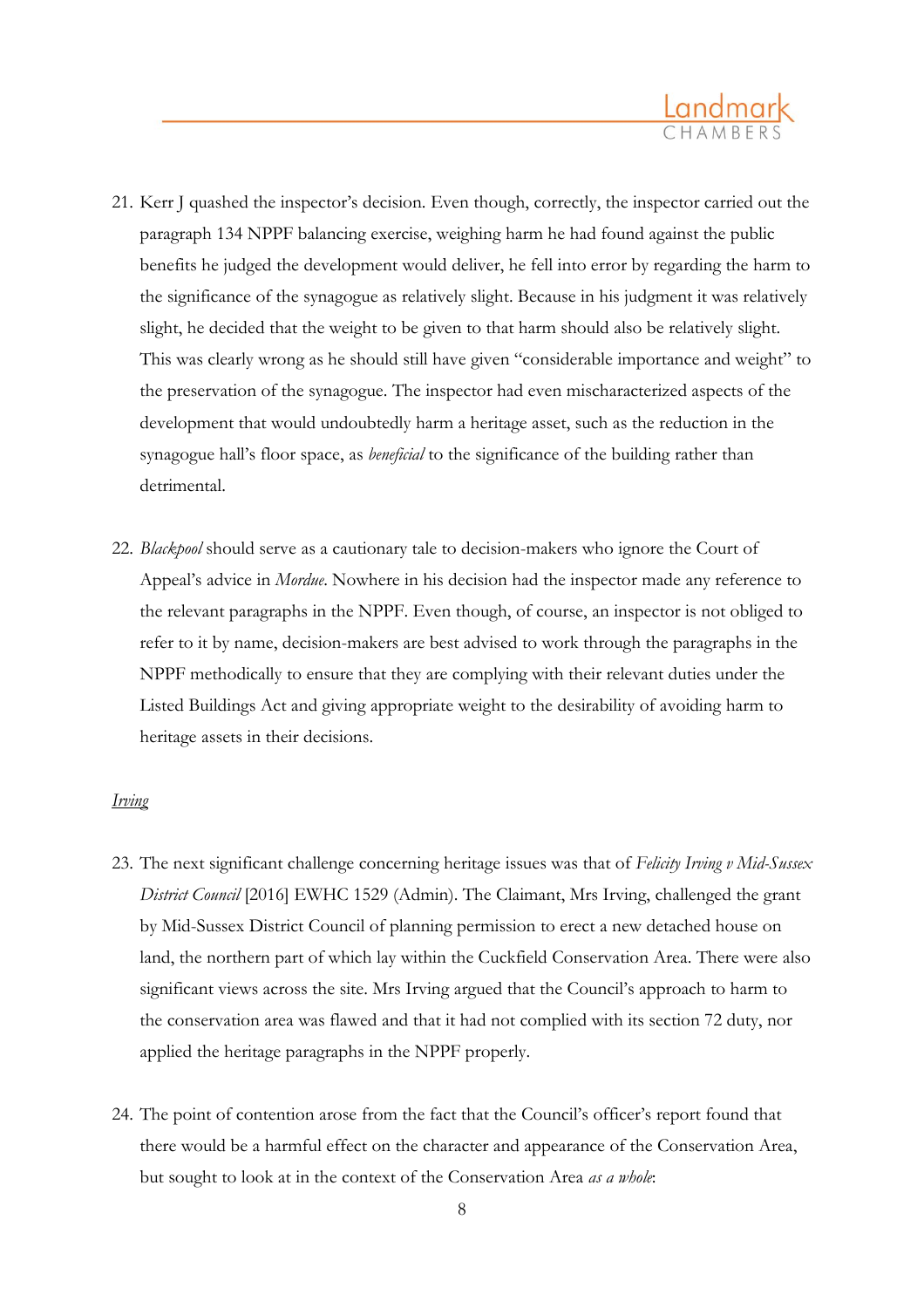

**… the main impact of the proposed development would be on the character of the immediate vicinity through the loss of panoramic views to the south. Construction of the dwelling will obstruct long views from the western end of Courtmead Road, from the public footpath abutting the northern boundary and from within the site itself. The views across the open countryside to the distant South Downs are <sup>a</sup> distinctive feature of the southern edges of the Cuckfield conservation area and they engender <sup>a</sup> particularly strong sense of place. Loss of these views will diminish an important quality of this part of the designated area and as <sup>a</sup> result this weighs against the favourable recommendation of the application proposals.**

25. Nonetheless, the report stated:

**However, the area in which the diminution will be experienced in limited to the western end of Courtmead Road, the public footpath and from within the site itself. From elsewhere in the southern fringes of the conservation area, similar panoramic southerly views will remain. Thus, while there is damage to <sup>a</sup> component of the heritage asset i.e. the conservation area, the special character of the conservation area as <sup>a</sup> whole will be preserved…**

26. Gilbart J firmly dismissed this as the wrong approach, stating:

**If there is harm to the character and appearance of one part of the Conservation Area, the fact that the whole will still have <sup>a</sup> special character does not overcome the fact of that harm. It follows that the character and appearance will be harmed. While I accept that the question of the extent of the harm is relevant to consideration of its effects, it cannot be right that harm to one part of <sup>a</sup> Conservation Area does not amount to harm for the purposes of considering the duty under <sup>s</sup> 72 PLBCAA 1990.**

27. It should be noted that Gilbart J gave permission to appeal on the question of whether, when one is considering if there would be harm to the character and appearance of a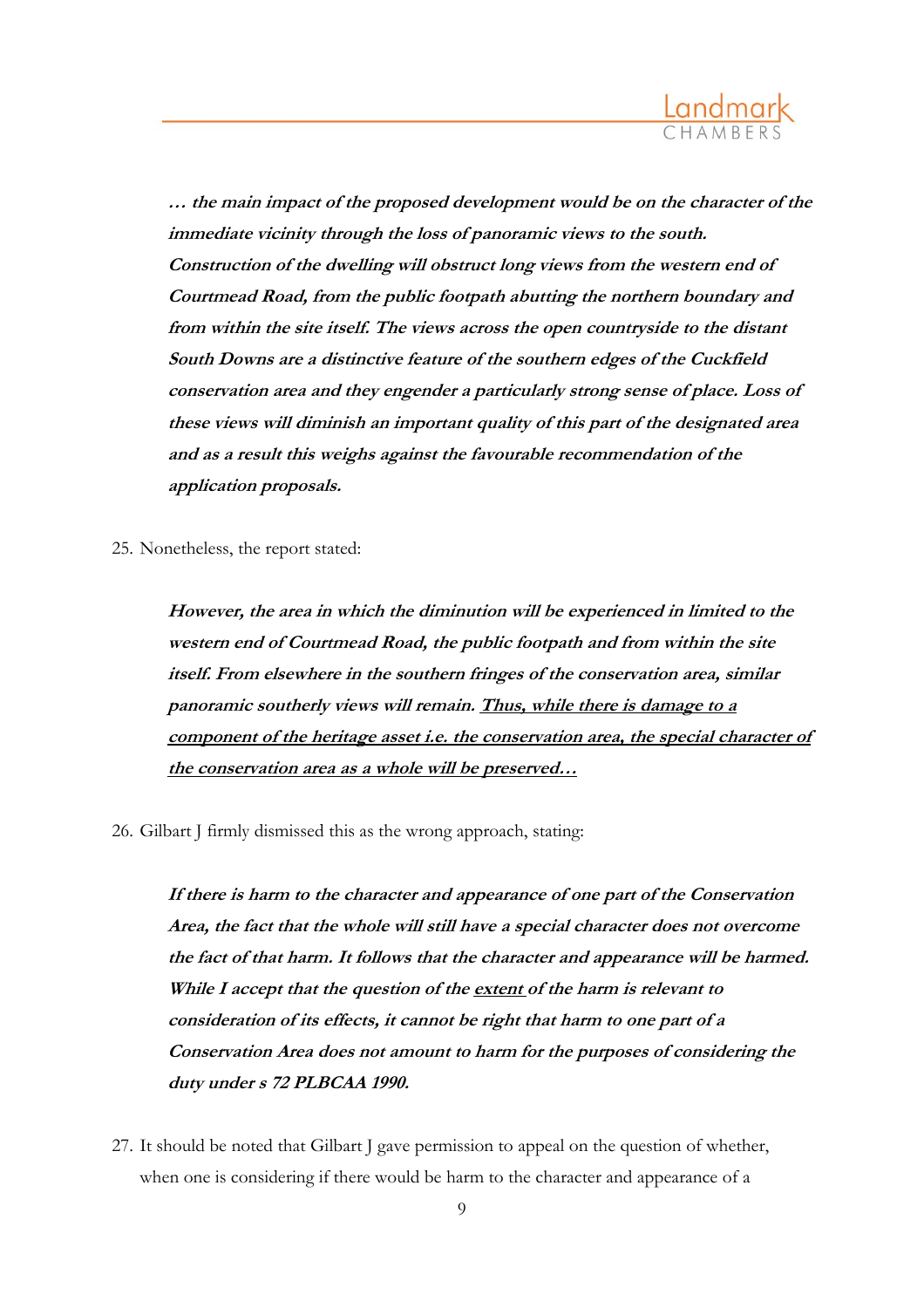

conservation area for the purpose of section 72 (or the NPPF), one *can* approach the question on the basis that there would not be harm to it overall. For now *Irving* stands.

28. The lesson of *Irving* for decision-makers is that, if harm to *any* part of a conservation area is identified, they should proceed to consider the appropriate matters pursuant to section 72 and the NPPF. If the decision-maker really means to say that the harm to the site is *de minimis*, they should make a clear finding as such.

### *Palmer*

- 29. Finally, the Court of Appeal has very recently applied *Mordue* in *R (Palmer) v Herefordshire Council* [2016] EWCA Civ 1061*.* In *Palmer* the Council had granted permission for the erection of four poultry broiler units and associated infrastructure at Flag Station, Mansel Lacy, Herefordshire. Flag Station, a Grade II listed disused railway station built in about 1863, was 50 metres from the broiler units. The Claimant alleged that the Council had failed to demonstrate that it gave appropriate weight to the desirability of preserving the setting of that listed building, and failed to consider in that context non-visual harm to its setting.
- 30. The Council had considered the matter of harm to Flag Station by assessing its compliance against its development plan policy HBA4, Setting of Listed Buildings, policy LA4, Protection of Historic Parks and Gardens, and section 12 of the NPPF (on heritage assets). HBA4 stated:

**Development proposals which would adversely affect the setting of listed buildings will not be permitted. The impact of the proposal will be judged in terms of scale, massing, location, detailed design and the effects of its uses and operations.**

31. LA4 stated:

**Development which would destroy, damage or otherwise adversely affect the historic structure, character, appearance, features or setting (including the designed visual envelope) or <sup>a</sup> registered park or garden will not be permitted.**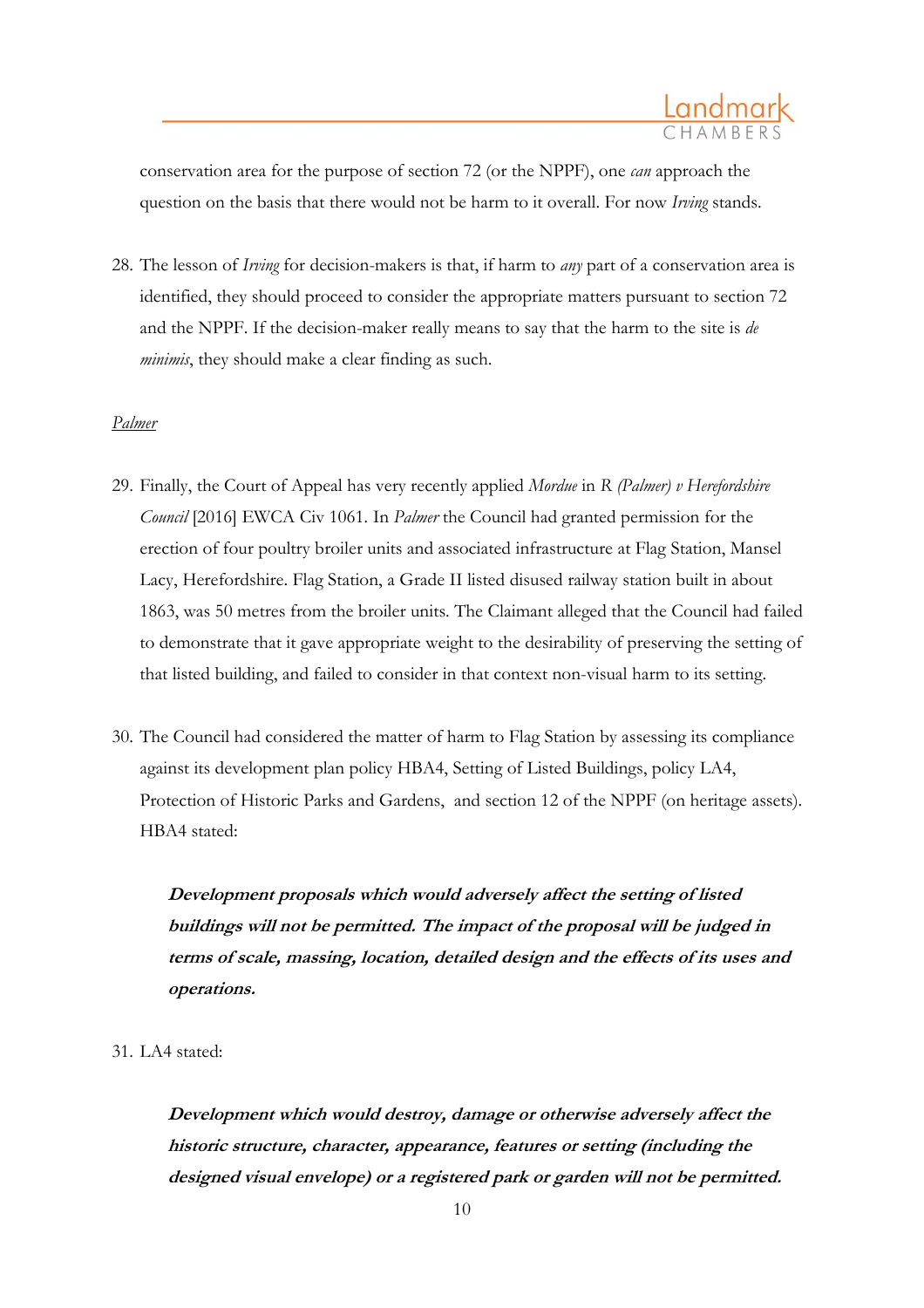

- 32. Dismissing the appeal, Lewison LJ at [30] applied *Mordue*, finding that the explicit reference to section 12 of the NPPF, in the absence of contrary evidence, pointed to the conclusion that any duty under section 66(1) was complied with. Moreover, he found that the conclusion that the proposals would comply with policy HBA4 *necessarily* entailed the proposition that there was no adverse effect on the setting of a listed building and that either section 66(1) was not engaged, or if engaged, the policy itself was sufficient compliance.
- 33. Councils may want to take note of *Palmer* when formulating policies on heritage assets to ensure those policies in themselves ensure compliance with the relevant statutory duties.

### **Conclusion**

- 34. Undoubtedly, *Mordue* provides valuable guidance to decision-makers when faced with potential harm to heritage assets. Although the Court of Appeal made clear that it was *not* departing from previous cases such as *Barnwell Manor*, the courts appear nonetheless to be applying somewhat less scrutiny to decisions on heritage.
- 35. Indeed, the cases in this paper, postdating *Mordue*, predominantly turn on the familiar principles relevant to all planning cases. The critical points to remember are that heritage assets have statutory protection, unlike other material considerations; and the NPPF has a complex template for their consideration. Although the courts are taking a more forgiving approach, it is good practice to refer to both of these aspects of heritage law and policy if the decision is to be truly safe from challenge.

**Nathalie Lieven QC Landmark Chambers**

*This seminar paper is made available for educational purposes only. The views expressed in it are those of the author. The contents of this paper do not constitute legal advice and should not be relied on as such advice. The author and Landmark Chambers accept no responsibility for the continuing accuracy of the contents.*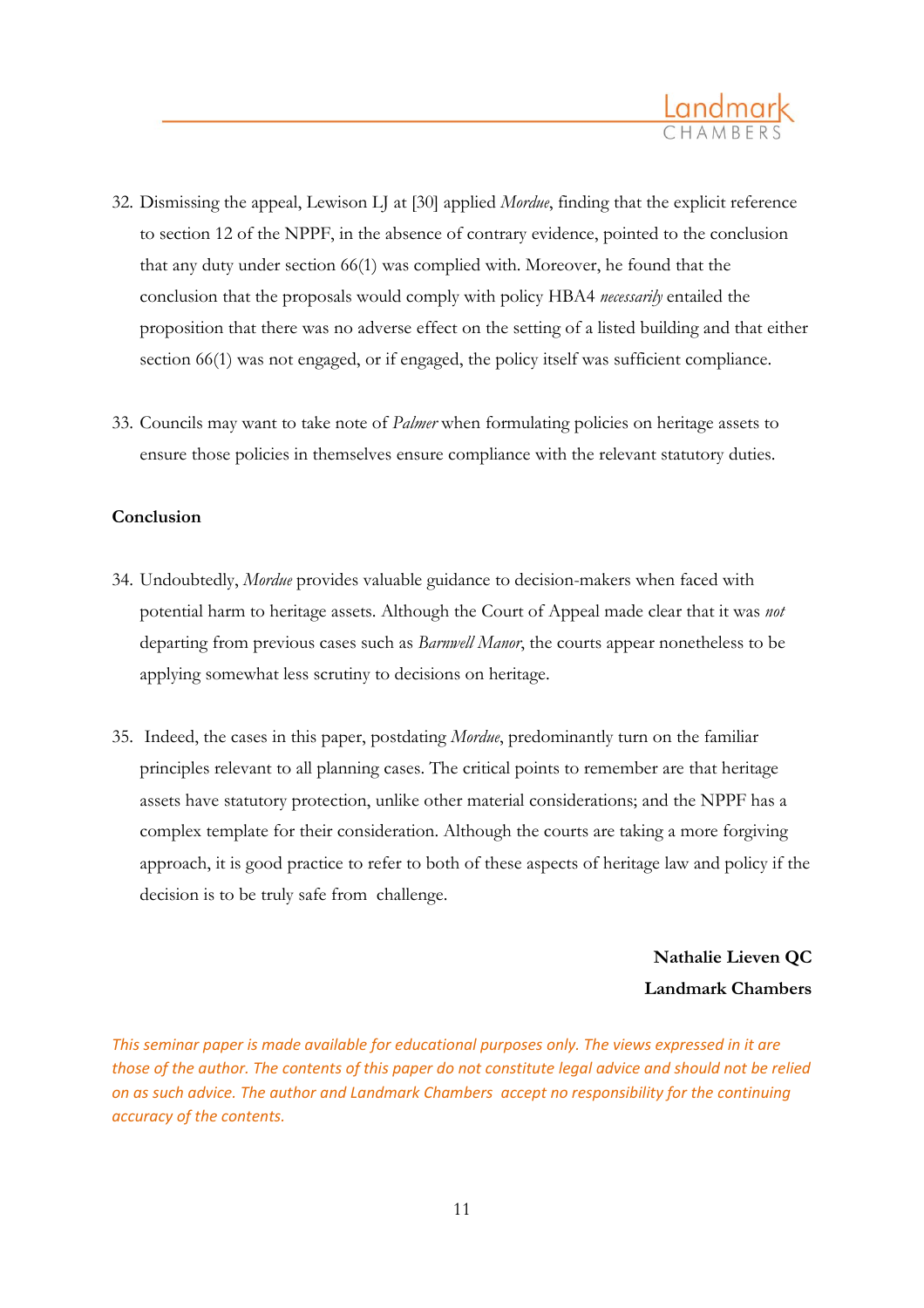

# Appendix: Legal Framework

[Section 66 of the Planning \(Listed Buildings and Conservation Areas\) Act 1990](http://login.westlaw.co.uk/maf/wluk/app/document?src=doc&linktype=ref&context=126&crumb-action=replace&docguid=I18E0E410E44C11DA8D70A0E70A78ED65) (" [the 1990 Act](http://login.westlaw.co.uk/maf/wluk/app/document?src=doc&linktype=ref&context=126&crumb-action=replace&docguid=I5FF067F0E42311DAA7CF8F68F6EE57AB) ") provides:

**"(1) In considering whether to grant planning permission for development which affects a listed building or its setting, the local planning authority or, as the case may be, the Secretary of State shall have special regard to the desirability of preserving the building or its setting or any features of special architectural or historic interest which it possesses."**

[Section 72](http://login.westlaw.co.uk/maf/wluk/app/document?src=doc&linktype=ref&context=126&crumb-action=replace&docguid=I688AB530E44811DA8D70A0E70A78ED65) of the 1990 Act provides:

**"(1) In the exercise, with respect to any buildings or other land in a conservation area, of any of the provisions mentioned in sub-section (2), special attention shall be paid to the desirability of preserving or enhancing the character or appearance of that area.**

**(2) The provisions referred to in sub-section (1) are the planning Acts …"**

A finding of harm to the setting of a listed building is a consideration to which the decisionmaker must give "**considerable importance and weight**" ( *[The Bath Society v Secretary of State for](http://login.westlaw.co.uk/maf/wluk/app/document?src=doc&linktype=ref&context=126&crumb-action=replace&docguid=I704F65C0E42711DA8FC2A0F0355337E9)  [the Environment \[1991\] 1 W.L.R. 1303](http://login.westlaw.co.uk/maf/wluk/app/document?src=doc&linktype=ref&context=126&crumb-action=replace&docguid=I704F65C0E42711DA8FC2A0F0355337E9)* , per Glidewell LJ at 1319; and see *[East Northamptonshire](http://login.westlaw.co.uk/maf/wluk/app/document?src=doc&linktype=ref&context=126&crumb-action=replace&docguid=IF05C2CC098FC11E38BB1D59D0C9A5DC0)  [District Council v Secretary of State for Communities and Local Government \[2015\] 1 W.L.R. 45](http://login.westlaw.co.uk/maf/wluk/app/document?src=doc&linktype=ref&context=126&crumb-action=replace&docguid=IF05C2CC098FC11E38BB1D59D0C9A5DC0)* , per Sullivan LJ at [22]–[23] and [29]).

The relevant policies of the NPPF are paragraphs 128–135, the material parts of which provide:

**"128. In determining applications, local planning authorities should require an applicant to describe the significance of any heritage assets affected, including any contribution made by their setting. The level of detail should be proportionate to the assets' importance and no more than is sufficient to understand the potential impact of the proposal on their significance… 129. Local planning authorities should identify and assess the particular significance of any heritage asset that may be affected by a proposal (including by development affecting the setting of a heritage asset) taking account of the available evidence and any necessary expertise…**